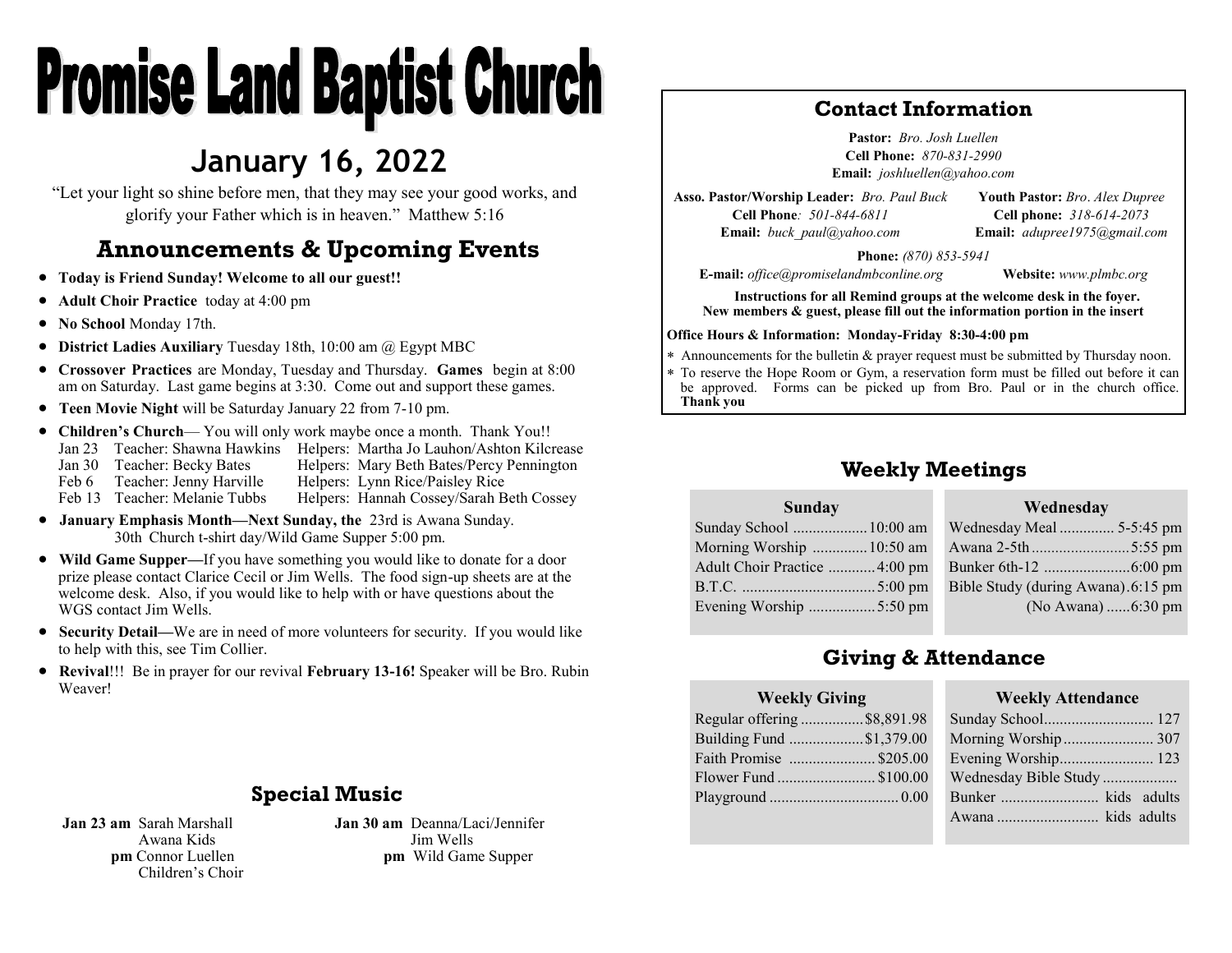

| Notes: |  |  |
|--------|--|--|
|        |  |  |
|        |  |  |
|        |  |  |
|        |  |  |
|        |  |  |
|        |  |  |
|        |  |  |
|        |  |  |
|        |  |  |

## **Security Detail**

Jan 23 am Chris Byrd/Josh Barley pm Johnny Huffstetler/Tim Collier Jan 30 am Jamie McKinney/Keith Erwin pm Dale Lauhon/Frank Higginbotham Wednesdays: Tim Collier/Johnny Huffstetler